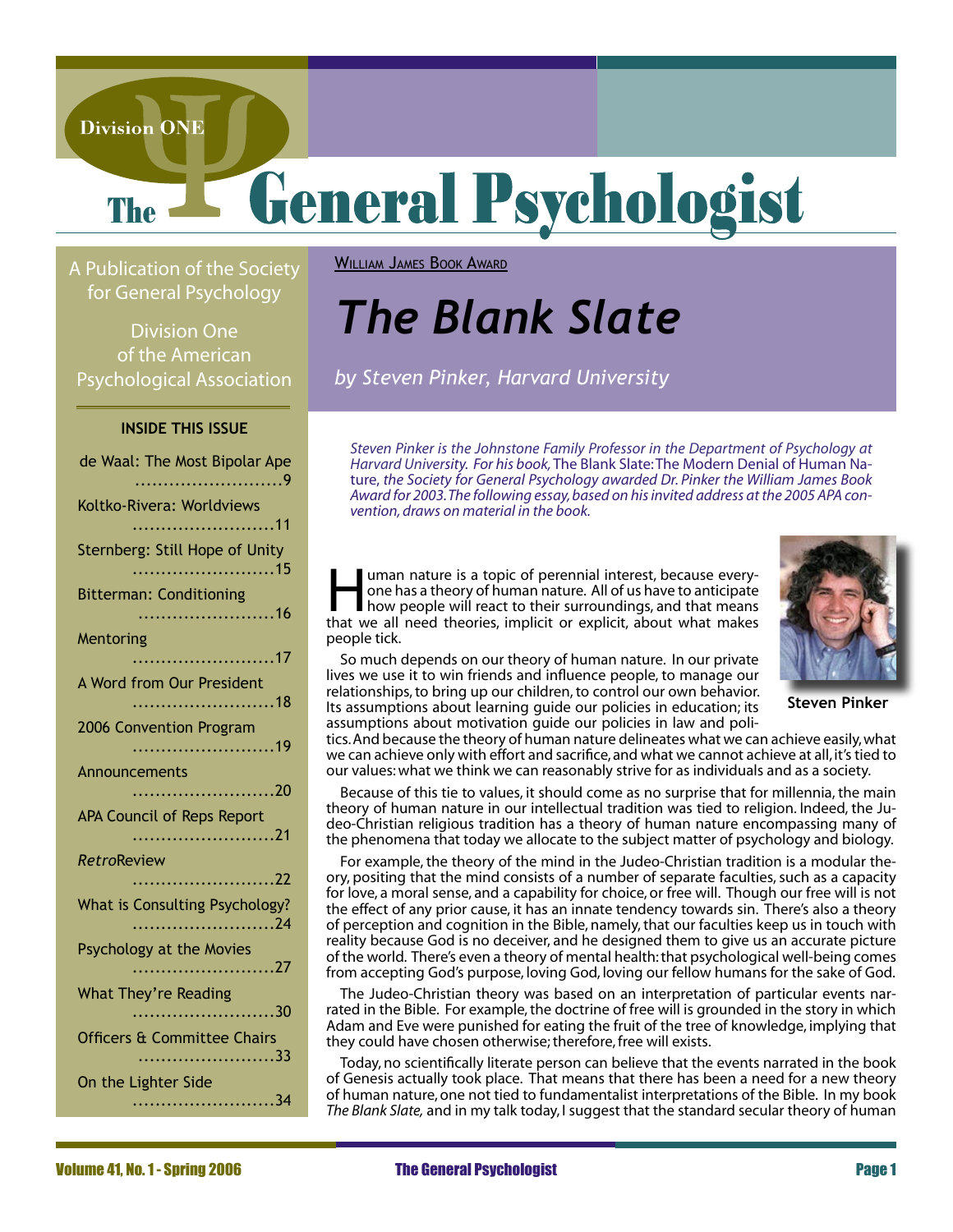nature that's taken its place is based on three doctrines, each of which can be associated for mnemonic purposes with a dead white European male.

The first doctrine is the one that gave the book its title—The Blank Slate—conventionally associated with the English philosopher John Locke. He didn't actually use the metaphor of a blank slate in his writings, but he did he first doctrine is the one that gave the book its title—*The Blank Slate*—conventionally associated with the English philosopher John Locke. He didn't actually use the metametaphor. He wrote:

Let's suppose the mind to be, as we say, white paper void of all characters, without any ideas. How comes it to be furnished? … To this I answer in one word, from EXPERIENCE.

That is the doctrine of the blank slate.

The blank slate was not just an empirical hypothesis, but it had a moral and political import in Locke's time, as it does today. It implied that dogmas, such as the divine right of kings, could not be treated as self-evident truths that just grew out of the structure of the brain, but had to be *justified*, by experiences that people share, and hence can debate. It undermined the hereditary royalty and aristocracy, who could claim no innate wisdom or virtue if their minds started out as blank as everyone else's. And by the same token, it undermined the institution of slavery, by holding that slaves could not be considered innately inferior or subservient. These ideas are summed up in a *New Yorker* cartoon of about 11 years ago in which one king says to the other, "I don't know anything about the bell curve, but I say heredity is everything."

The blank slate is not ancient history, but continues to be influential. Through most of the 20<sup>th</sup> century, my own field, psychology, tried to explain all of human behavior by appealing to a couple of simple mechanisms of association and conditioning. The social sciences have tried to explain the human condition by invoking culture as an autonomous force that can't be identified with anything inside the heads of any particular individuals. Here's a typical example from a prominent  $20<sup>th</sup>$  century social scientist.

With the exception of the instinctoid reactions of infants to sudden withdrawals of support, to sudden loud noises, the human being is entirely instinctless. Man is man because he has no instincts, because everything he is and has become, he has learned, acquired, from his culture, from the manmade part of the environment, from other human beings.

That is a quote from the anthropologist and well-known public intellectual, Ashley Montagu. And just to show how far this doctrine has spread, I'll give you another example from a wellknown public figure, invoking a similar metaphor:

When kids go to school at the age of 6, there's an empty bucket there. Someone, by the time they're 18, will fill that bucket. Is it going to be a parent? Is it going to be a good educator? Or is it going to be some other scum out there?

That's a quote from the governor of California, Arnold Schwarzenegger.

T he second doctrine that has become part of the conventional wisdom of human nature gets its convenient name from a poem by John Dryden, *The Conquest of Granada:*

I am as free as nature first made man,

Ere the base laws of servitude began,

When wild in woods the noble savage ran.

But the doctrine of the noble savage is more commonly associated with the philosopher Jean-Jacques Rousseau, who wrote: So many authors have hastily concluded that man is naturally cruel, and requires a regular system of police to be reclaimed, whereas nothing can be more gentle than him in his primitive state....The example of the savages...seems to confirm that mankind was formed ever to remain in…this condition…and that all ulterior improvements have been so many steps…towards the decrepitness of the species.

Now, you can only really understand someone writing in a previous century if you know who he was arguing against. Rousseau alluded to "so many authors," but there was one in particular he had in mind. This gentleman painted a rather different picture of life in a state of nature. He wrote:

Hereby it is manifest that during the time when men live without a common power to keep them all in awe, they are in that condition which is called war, and such a war is of every man against every man.… In such condition there is no place for industry, because the fruit thereof is uncertain: and consequently… no arts, no letters, no society, and which is worst of all, a continual fear and danger of violent death, and the life of man solitary, poor, nasty, brutish and short.

This, of course, is the famous quote from Thomas Hobbes in *Leviathan*.

Much depends on which of these armchair anthropologists is right. The noble savage certainly is the more appealing doctrine. It implies that there's no need for a domineering Leviathan (an armed police force and government) to keep us from each other's throats. If we're nasty, then we have to accept conflict as a permanent part of our condition, whereas if we're noble, we can work toward a utopian society of the future. Children are born savages, so if our inner savage is nasty, it implies that bringing up children will be a matter of discipline and conflict, whereas if our inner savage is noble, it means that child-rearing is a matter of providing them with opportunities to develop their potential.

The noble savage, like the blank slate, continues to be an influential doctrine. It's behind the widespread respect for everything natural and a distrust of anything manmade—natural foods, natural medicines, natural childbirth, and so on. It's behind the unfashionability of authoritarian styles of child-rearing, which were common in this country until just a couple of generations ago. And it's behind the near-universal understanding of our social problems as repairable defects in our institutions, rather than a traditional view that would ascribe them to the inherent tragedy of the human condition.

 $\overline{\mathbf{r}}$ he third doctrine, which sometimes accompanies the blank slate and noble savage, is associated with another Frenchspeaking philosopher, René Descartes, who wrote:

When I consider the mind…I cannot distinguish in myself any parts, but apprehend myself to be clearly one and entire.… But it is quite otherwise with corporeal or extended objects, for there is not one of them imaginable by me which my mind cannot easily divide into parts.…This [is] sufficient to teach me that the mind or soul of man is entirely different from the body.…

This idea which was later ridiculed as "the doctrine of the ghost in the machine" by the English philosopher Gilbert Ryle. It was only much later that it was adopted as the title of an album by the rock group The Police.

The ghost in the machine also has considerable appeal. People don't like to think of themselves as heaps of glorified clockwork. Machines, we like to think, are insensate and have some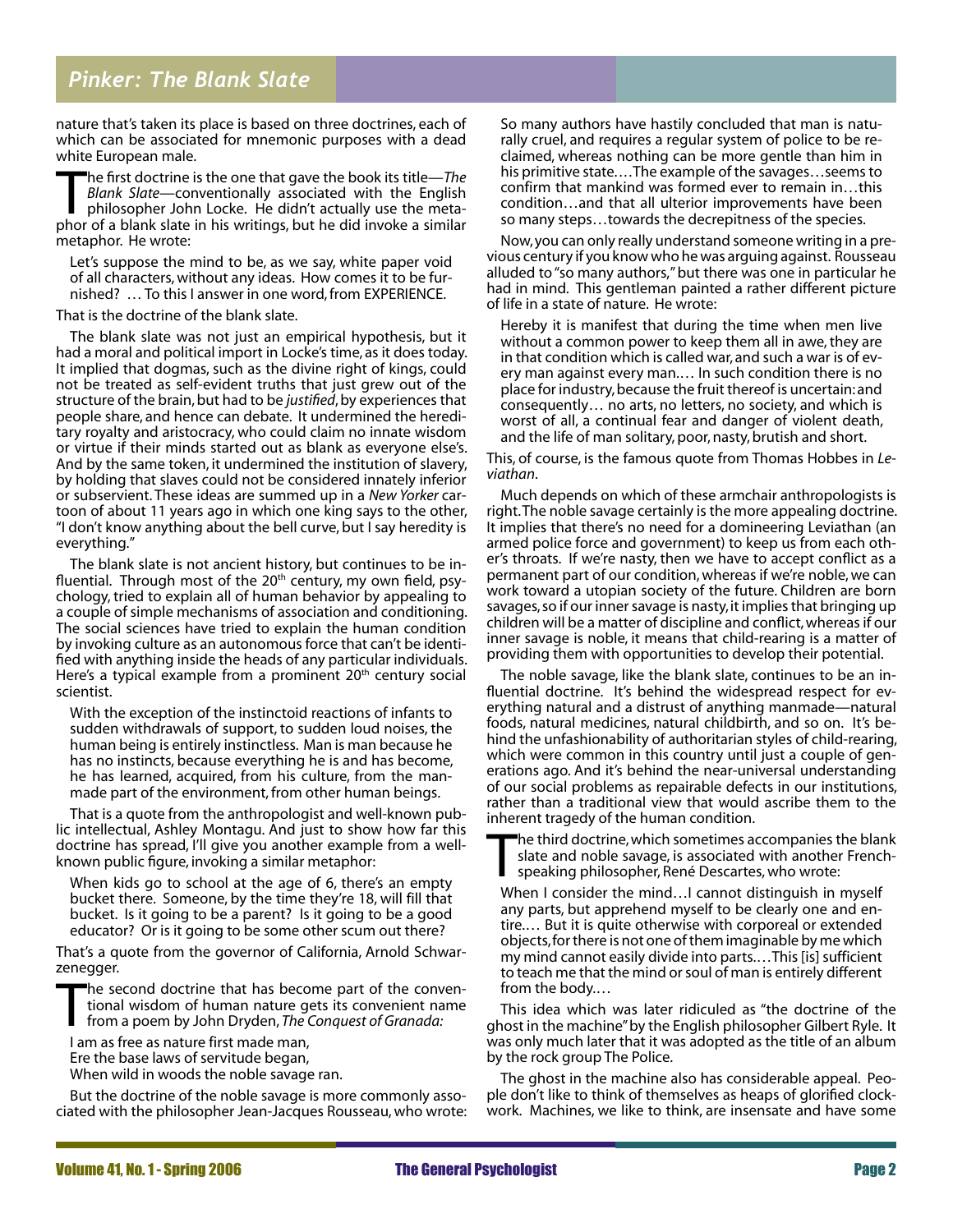workaday purpose, like grinding corn or sharpening pencils. Humans, in contrast, are sentient, and have some higher purpose, such as love, worship, and the pursuit of knowledge and beauty. Machines follow the ineluctable laws of physics, whereas behavior is freely chosen. With choice comes optimism about possibilities for the future, and with choice comes responsibility, the power to hold others accountable for their actions. Finally, if, as Descartes said, the mind is entirely separate from the body, that holds out the hope that the mind can survive the death of the body, an idea whose appeal is all too obvious.

The ghost in the machine continues to have an impact. It's behind the widespread perception that freedom, dignity, and responsibility are incompatible with a biological understanding of the mind, which is often denounced as "reductionist" or "determinist." We see it in the stem cell debate, where some of the theologians who've weighed in on this issue have framed it in terms of when ensoulment takes place in embryonic development, which means that perhaps the most promising medical technology of the  $21^{st}$  century is being debated in terms of when the ghost first enters the machine. And we see it in everyday thinking and speech; it's hard to get away from. We talk about *John's body* or *John's brain*, which presupposes some entity, John, that's separate from the brain that it somehow owns. And journalists speculate about "brain transplants," which they really should call "body transplants," because as Dan Dennett once pointed out, this is the one transplant operation where you really want to be the donor rather than the recipient.

It should come as no surprise that I think that there's a huge<br>problem with all of this, beginning with the Blank Slate. The<br>main problem is that blank slates don't do anything. It's not<br>that any sane person can deny the c t should come as no surprise that I think that there's a huge problem with all of this, beginning with the Blank Slate. The that any sane person can deny the central importance of learning, culture, and socialization in all aspects of human experience.



The question is, how do they work? When Locke implied that "there's nothing in the intellect that was not first in the senses," the appropriate reply came from Leibniz, who said, "Except for the intellect itself."

Today the sciences of human nature have threatened the Blank Slate by trying to delineate what has to be present in the mind in order for learning to occur in the first place. My own field, cognitive science, has tried to explicate the innate mechanisms that have to be in place in order to do the learning that

obviously gets done. They include: the basic concept of an enduring object and lawful causation, which can be seen even in young infants; a number sense that allows us to grasp quantity of number; a number of spatial representations that allow us to negotiate the world and recognize objects and faces; a "theory of mind" or intuitive psychology with which we understand the mental states of other people; a language instinct that allows us to communicate our own thoughts and feelings via words; and the executive systems of the frontal lobes of the brain, which receive information from the rest of the brain and execute decision rules that determine how the person as a whole behaves.

volutionary psychology has challenged the blank slate in<br>at least two ways. One is by documenting that beneath the<br>undeniable fact of cross-cultural variation there is a bedrock<br>of human universals: ways of thinking and fe volutionary psychology has challenged the blank slate in at least two ways. One is by documenting that beneath the undeniable fact of cross-cultural variation there is a bedrock that can be seen in all of the cultures documented by ethnography. The anthropologist Donald Brown a few years ago compiled a list of them, and they number some 300, everything from

Aesthetics, Affection, and Anthropomorphization, all the way to Vowel contrasts, Weapons, attempts to control the Weather, and a word for the color White.

Evolutionary psychology has challenged the blank slate in another way: by showing that many human drives can't really be understood as ways people maximize their well-being in their own lifetimes, but can only be interpreted as adaptations to survival and reproduction in an ancestral environment, namely the foraging lifestyle that characterized our species through 99% of its evolutionary history, until the very recent invention of agriculture and then industrialization. An obvious example, very much in the news, is our taste for sugar and fat, which drives many people to an early grave from a diet too rich in junk food. The obvious explanation is that we evolved in a world in which these nutrient-packed substances were in short supply, and we could never consume too many of them. Very recently, we developed the technology to crank out mass quantities of this stuff. Our tastes haven't changed, and so we eat more of them than is good for us.

Another example is the thirst for revenge, which is the source of much human misery in the form of vendettas and blood feuds and cycles of violence, but which had a rationale in a world in which you couldn't dial 911 to get Leviathan to show up to settle your scores for you, but in which a reputation for toughness and a resolve to retaliate was one's only defense against becoming a permanent punching bag.

Less obviously, our desire for attractive mates needs an explanation. The humorist Fran Lebowitz once made a profound observation when a journalist asked her why she'd never gotten married and she said:

People who marry someone that they're attracted to are making a terrible mistake. You really should marry your best friend. You like your best friend more than you're apt to like anyone that you happen to find attractive. You don't pick your best friend because they have a cute nose. That's all you're doing when you're getting married. You're saying, "I'm going to spend the rest of my life with you because of your lower lip."

This observation poses a profound puzzle for psychology. I think the answer comes from recent research in evolutionary psychology showing that the physical cues to beauty are indicators of underlying health, fertility, and fitness, and that by being attracted to people with those physical characteristics, we're maximizing the chances that our genes will combine with the fittest genes available in the population when we have children.

euroscience has challenged the blank slate by showing that there's a complex genetic patterning to the brain, an example being the well-known wiring diagram of the primate visual system comprising some 50 distinct areas interconnected in precise ways, largely laid out in the course of prenatal development.

And it's not just the overall box-and-arrow diagram of the brain that shows a genetic influence, but some of its fine structure as well. The neuroscientist Paul Thompson studied a sample of people using MRI and measured the amount of gray matter across the surface of the brain. He then calculated correlation coefficients among pairs of people to see if the distribution of gray matter would be correlated across pairs of people. Or course, when you pair people at random, by definition the correlations are going to be zero. But when you compare people who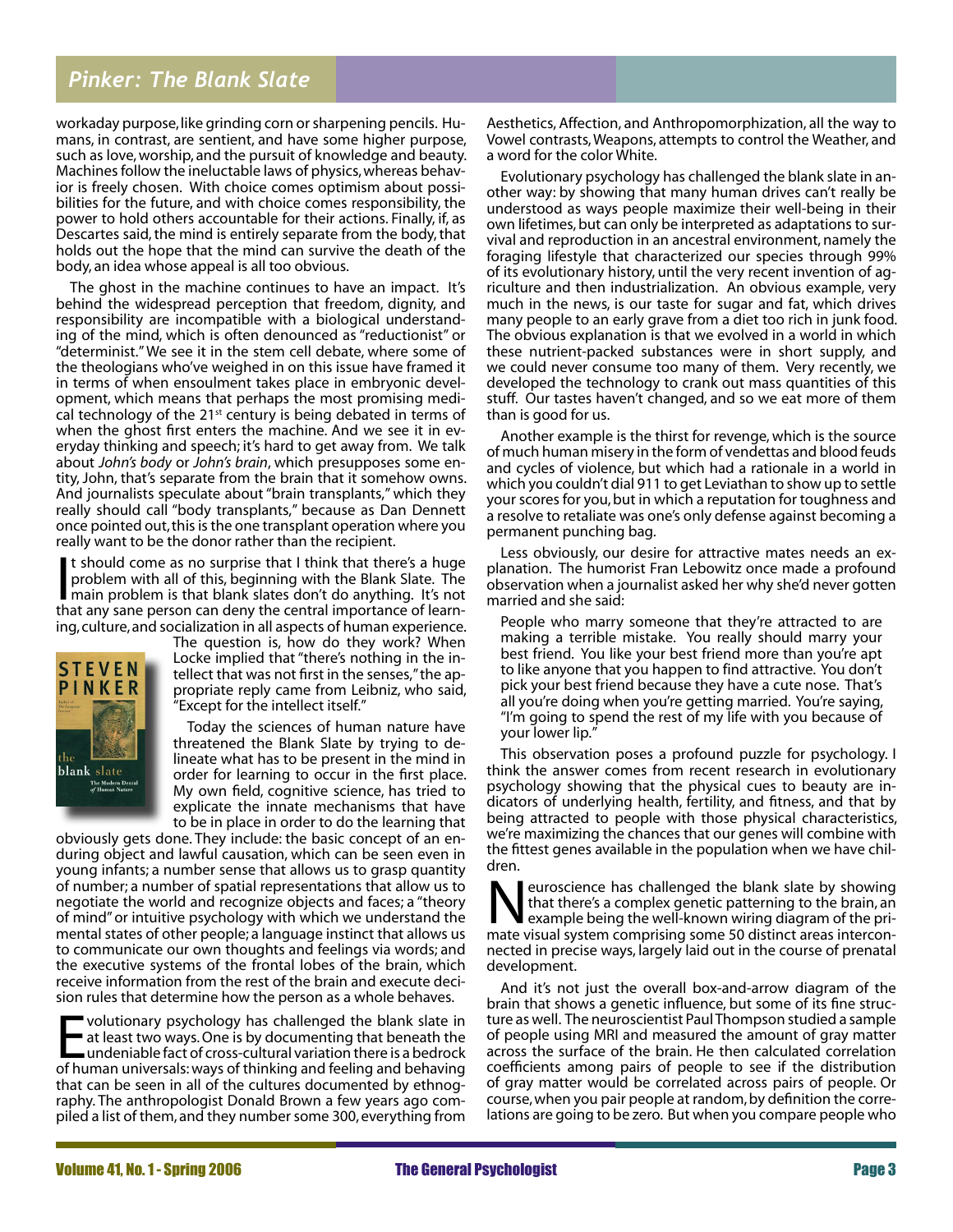share half their DNA, namely fraternal twins, most of the brain shows some degree of significant correlation. And when you pair people who share all of their DNA, namely, monozygotic or identical twins, far more areas of the brain show correlations, and to a much greater degree.

Now, you might ask whether these are just meaningless differences in anatomy, like the precise shape of the whorls in your outer ear. But there is evidence that they have functional consequences. My favorite summary comes from another *New Yorker* cartoon, this time from Charles Addams, which shows two nerdy-looking guys with identical contraptions in their lap in the waiting room of a patent attorney, and the caption reads: "Separated at birth, the Mallifert twins meet accidentally." The cartoon is only a slight exaggeration of the empirical state of affairs. Studies of identical twins who were separated at birth and then tracked down and tested in adulthood show that they have often astonishing similarities. My favorite example is the pair of twins, one of whom was brought up as a Catholic in a Nazi family in Germany, the other of whom was brought up by a Jewish father in Trinidad. Nonetheless, when they met each other in the lab in their 40s, both walked in wearing identical navy blue shirts with epaulets. Both of them kept rubber bands around their wrist. Both of them, it turned out on questioning, liked to dip buttered toast in coffee, to flush the toilet before using it as well as after, and to pretend to sneeze in crowded elevators to watch the other people jump.

Now, some of these are bound to be coincidences, what you would find if you compared *any* two people's autobiographies in enough detail. But they are rarely, if ever, found in fraternal twins who were separated at birth, and they've been corroborated by numerous studies using quantitative psychological tests, which show that identical twins separated at birth are highly correlated in measures of intelligence and personality, and also in quantifiable behavior such as the likelihood of getting divorced, the likelihood of being addicted to tobacco, the number of hours of television watched, their political attitudes, and many other traits. This leads to what behavioral geneticists call the First Law of Behavioral Genetics: that all behavioral traits are partially heritable.

The Noble Savage has also been threatened by findings in the sciences of mind, brain, genes, and evolution. Behavioral genetics has shown that among the heritable traits are having an antagonistic personality, a tendency t he Noble Savage has also been threatened by findings in the sciences of mind, brain, genes, and evolution. Behavioral genetics has shown that among the heritable traits are crime, and a lack of conscience, or psychopathy. Neuroscience has identified brain mechanisms associated with aggression. And evolutionary psychology and anthropology have underscored the ubiquity of conflict in human affairs, as one would expect from the outcome of a Darwinian process.

I'll give you a couple of examples. The archaeologist Lawrence Keeley has calculated the percentage of male deaths due to warfare in a number of societies—that is, if you're a man, what are the chances that you will die at the hands of another man, as opposed to passing away of natural causes in your sleep? Among pre-state societies, such as hunter-gatherer and hunter-horticultural societies in the New Guinea highlands and the Amazon rainforest, the figures range from a low of about a 15% chance that a man will die at the hands of another man, to almost a 60% chance. These figures dwarf the corresponding statistics for the United States and Europe in the 20<sup>th</sup> century, even if you include all of the casualties from both world wars. Not to put too fine a point on it, but when it comes to life in a state of nature, Hobbes was right; Rousseau was wrong.

What about our society? How did we get to enjoy this state of peace and harmony? Is it because all violent impulses have somehow been socialized out of us? Probably not. A number of social psychologists have asked people the following question: Do you ever fantasize about killing someone you don't like? They typically find that about 15% of women, and a third of men, *frequently* think about killing people they don't like, especially romantic rivals, step-parents, and people who've humiliated them in public. And more than 60% of women and about threequarters of men at least *occasionally* think about killing people they don't like. And the rest of them are lying.

**But it's the ghost in the machine that has been subject to** the most withering threats from modern science. Cognitive science has shown that the formerly mysterious power called "intelligence" can be explained in mechanis If it's the ghost in the machine that has been subject to the most withering threats from modern science. Cognicalled "intelligence" can be explained in mechanistic terms, by thinking of beliefs as a kind of information, thinking as a kind of computation (not the kind of computation your PC does, of course, but presumably some kind of parallel, analog, fuzzy computation, but a form of information processing nonetheless), and that emotions and motives and goals can be understood in cybernetic terms: as mechanisms of feedback and control. Artificial intelligence has carried this program further by *building* intelligent machines, most famously the computer program Deep Blue, which defeated the world chess champion Gary Kasparov in 1997.

And neuroscience has challenged the ghost in the machine through what the late Francis Crick called "the astonishing hypothesis": that all of our experiences, thoughts, feelings, yearnings, and emotions consist of physiological activity in the tissues of the brain. Though the hypothesis is astonishing, there's increasing evidence that it's right. We know that the mind runs on electrical impulses, as can be seen by our increasing ability to record the electrophysiological signatures of thought and emotion, and by the fact that if you stimulate the exposed brain during neurosurgery, the person will have a vivid experience indistinguishable from reality. We know that the brain is also a chemical organ, as can be seen by the effects on personality of psychoactive drugs, both recreational and therapeutic. We know that brain surgery can alter a person, most famously in the case of the split-brain operation, where as a treatment for epilepsy a neurosurgeon severs the corpus callosum joining the two cerebral hemispheres, resulting in two largely independent consciousnesses co-residing in the same skull, as if the soul could be bisected with a knife. We know that damage to the brain can eliminate a part of the person and leave someone incapable of recognizing a face, for example, or making a moral choice. We know that the brain has a staggering complexity—a hundred billion neurons interconnected by a hundred trillion synapses which is fully commensurate with the staggering complexity of thought and behavior. And we have every reason to believe that when the physiological activity of the brain stops, the person goes out of existence. Despite concerted attempts by respectable 19<sup>th</sup> century scientists, no one has yet found a way to communicate with the dead.

Now, although this is the subject of  $21<sup>st</sup>$  century neuroscience, it was glimpsed in the 19th century, most vividly in *The Brothers Karamazov,* in which Dmitri Karamazov, having been visited by a local medical researcher, now recounts to his brother what he has learned:

Imagine, inside, in the nerves, in the head … there are sort of little tails.… I look at something with my eyes, and when they begin quivering, those little tails, an image appears, …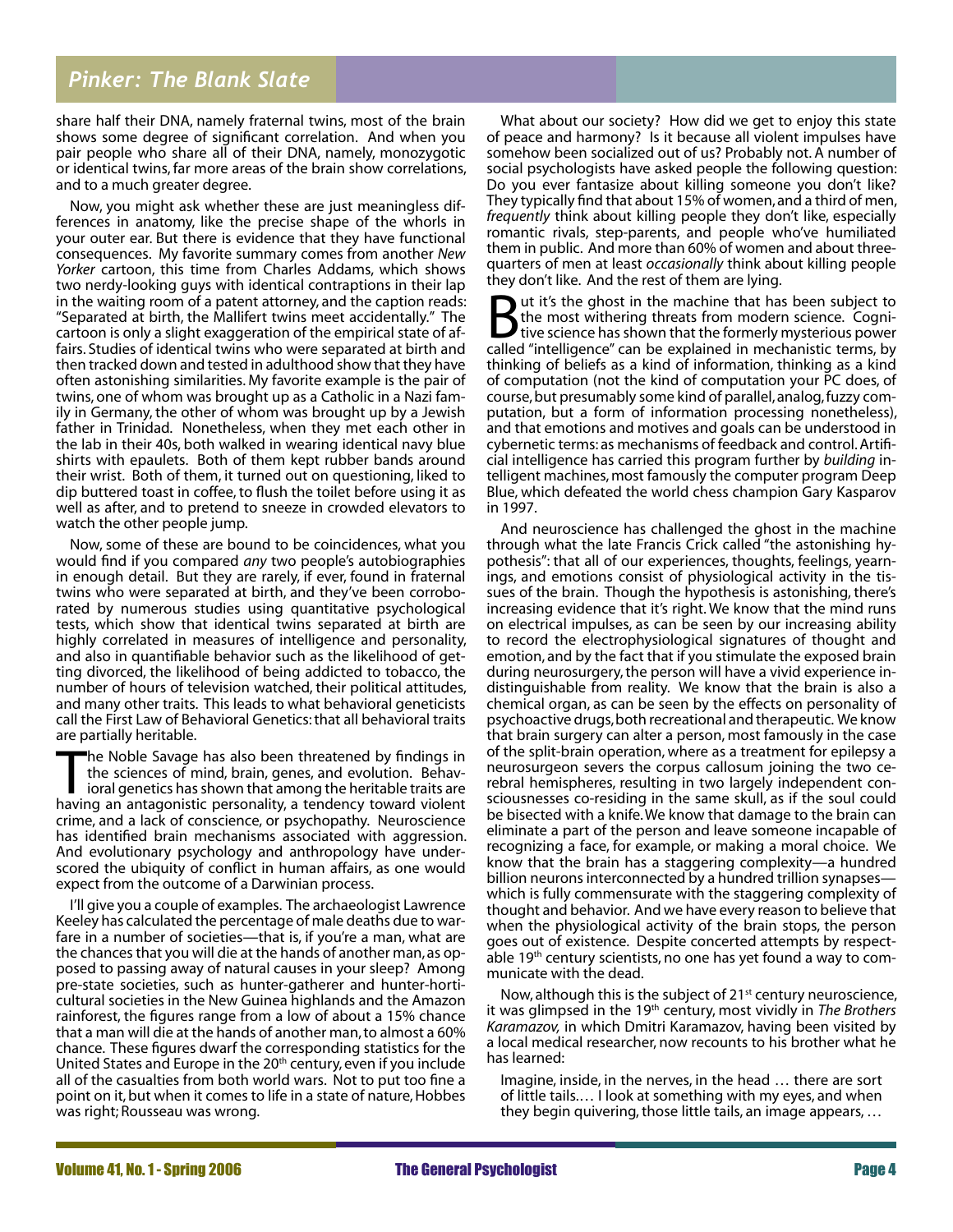that is, an object or an action, damn it! That's why I see and then think, because of those tails, and not at all because I've got a soul, and that I am some sort of image and likeness.… Rakitin explained it all to me yesterday, Brother, and it simply bowled me over. It's magnificent, Alyosha, this science! A new man's arising—That I understand.… And yet I am sorry to lose God.

Many people are sorry to "lose God" when they hear of these findings, or at least sorry to lose the values that have traditionally been associated with God. There has been a widespread fear and loathing of human nature, both from the left and from the right, for some reasons that are distinct and some that are overlapping.

From the academic left, there was a vehement, and sometimes violent, reaction to the people who first publicized these ideas in the 1970s, such as E. O. Wilson. An example is the manifesto called *Against Sociobiology*, written by Stephen Jay Gould and Richard Lewontin and published in the *New York Review of Books,* which said:

The reason for the survival of these recurrent determinist theories is that they consistently tend to provide a genetic justification of the status quo, and of existing privileges for certain groups according to class, race, or sex. These theories provided an important basis for the enactment of sterilization laws, and also for the eugenics policies which led to the establishment of gas chambers in Nazi Germany.

Because of such accusations, Wilson, was often picketed and assaulted when he spoke about these ideas in the 1970s and 1980s. One campus poster read, "Come and hear Edward O. Wilson, sociobiologist and the prophet of right-wing patriarchy. Bring noisemakers."

For all this, the right-wing patriarchy wasn't so thrilled with these ideas either. There were also denunciations from the religious and cultural right, such as an essay by Andrew Ferguson in the *Weekly Standard* which said that "biological theories of the mind are sure to give you the creeps, because whether a behavior is moral, whether it signifies virtue, is a judgment that the new science, and materialism in general, cannot make." He contrasted it with the Judeo-Christian view, according to which "human beings are persons from the start, endowed with a soul, created by God, and infinitely precious. And this is the common understanding the new science means to undo." (This, I think, is the real motivation behind the movement to discredit Darwinism in the schools by teaching "Intelligent Design" as an alternative, rather than a concern to provide students with the best theory of where earthworms and mushrooms and oak trees came from.) Another example is Tom DeLay's theory of the cause of the Columbine High School shootings, who said that such outbursts are inevitable "because our school systems teach children that they are nothing but glorified apes, evolutionized out of some primordial soup of mud." And the US House Judiciary Committee heard the following testimony about the dangers of Darwinism from a representative of the Discovery Institute (the main force behind the revival of creationism). They were told about the pernicious effects of biological thinking in popular culture such as the lyrics to a rock song:

You and me, baby Ain't nothing but mammals, So let's do it like they do it On The Discovery Channel.

Though these reactions seem extreme, they raise serious moral and political issues. Indeed, the brouhaha at my own institution (Harvard) last January shows that they are by no means a thing of the past. I think it's essential to look at the connection between the politics and the science with some care, and to ask why are there such emotional reactions, and how are they best addressed.

Four issues are at stake here: the fear of inequality, the fear of imperfectability, the fear of determinism and the fear of nihilism. In the rest of this essay, I will argue that all four are non sequiturs: they don't logically follow from recent discoveries or theories, but arose because they are so novel, and people haven't had a chance to digest their implications. And I'll go farther and say that, even if there are dangers in embracing too strong a doctrine of human nature, there are also dangers in *denying* human nature. For that reason we should study human beings objectively without trying to put a political or moral thumb on either side of the scale.

et me begin with the fear of inequality. The idea is that if we're blank slates, we must be equal. That follows from the mathematical truism that zero equals zero equals zero. But if the mind has any innate organization, a et me begin with the fear of inequality. The idea is that if we're blank slates, we must be equal. That follows from the mathematical truism that zero equals zero equals zero. But then different races, sexes, or individuals could be biologically different, and that would condone discrimination and oppression.

I think it's easy to see the non sequitur here. It confuses the value of *fairness* with the claim of *sameness*. When the Declaration of Independence said, "We hold these truths to be selfevident, that all men are created equal," it surely did not mean "We hold these truths to be self-evident, that all men are *clones*." Rather, a commitment to political equality means two things. First, it rests on a theory of universal human nature, in particular, universal human interests, as when the Declaration continues by saying that "people are endowed … with certain inalienable rights, and that among these are life, liberty, and the pursuit of happiness." It's also a commitment to prohibit public discrimination against individuals based on the average of certain groups they belong to, such as their race, ethnicity, or sex. And as long as we have that policy, it doesn't matter what the average statistics of different groups turns out to be.

I mentioned that there are downsides of believing in the blank slate. In the case of individual differences, the downside to denying that they exist is the tendency to treat more successful people as larcenous. That is, if you really believe that everyone starts out identical, and you look around and you see that some people have more stuff than others, the temptation is to think that they must have stolen more than their fair share. Many of the worst instances of 20<sup>th</sup> century persecution have been aimed at ethnic and social groups in cultural conditions that allowed their more talented members to prosper, with the result that they were viewed as parasites or bloodsuckers and subjected to expulsions, persecutions, and sometimes genocide. Famous examples include the overseas Chinese in Indonesia and Malaysia, the Indians in East Africa, the Ibos in Nigeria, and the Jews in Europe.

The second fear is the fear of imperfectability: the dashing of the ancient dream of the perfectibility of humankind. It runs more or less as follows. If ignoble traits are innate, such as selfishness, violence, prejudice, he second fear is the fear of imperfectability: the dashing of the ancient dream of the perfectibility of humankind. It runs more or less as follows. If ignoble traits are innate, them unchangeable, so attempts at social reform and human improvement would be a waste of time. Why try to make the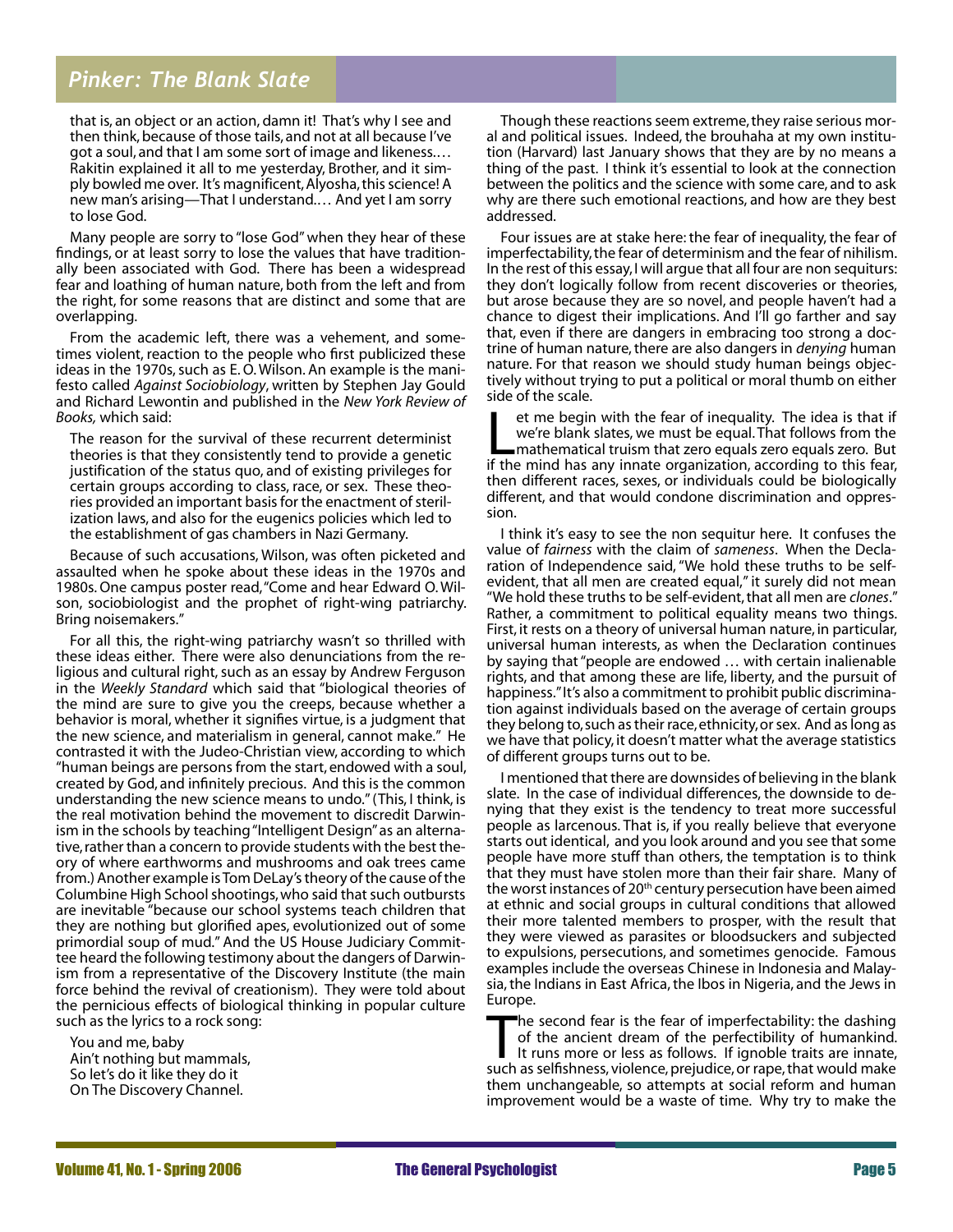world a better place if people are rotten to the core and will just foul it up no matter what you do?

But this, too, is unsound. Even if people do harbor ignoble motives, they don't automatically lead to ignoble behavior, as we saw from the ubiquity of homicidal fantasies, which needless to say rarely result in homicidal behavior. That disconnect is possible precisely because the human mind *is* a complex system of many parts, some of which can counteract others, such as a moral sense, cognitive faculties that allow us to learn lessons from history, and the executive system of the frontal lobes of the brain that can apply knowledge about consequences and moral values to inhibit behaviors.

Indeed, the undeniable social progress that *has* taken place in the last few centuries did not occur because human nature was reprogrammed from scratch, but because one part of human nature was mobilized against other parts. The argument comes from the philosopher Peter Singer in his book *The Expanding Circle*. Singer argued that one can find in all cultures the glimmerings of an emotion of empathy, an ability to treat other people's interests and perspective on a par with one's own. The problem is that the default setting for the empathy circle is to extend it only to the members of one's own clan or village, while those outside the circle are treated as subhuman and can be exploited with impunity. But over the course of history, one can see signs of the circle expanding to embrace other villages, other clans within the tribe, other tribes, other nations, other rac-

es, and most recently, as in the Universal Declaration of Human Rights, all members of *Homo sapiens*. This change in sensibility didn't come from re-engineering human nature de novo, but rather from taking a knob or slider that adjusts the size of the circle that embraces the entities whose interests we treat as comparable to our own.

I have emphasized that there are downsides to the Blank Slate. The belief in perfectibility, despite its rosy and uplifting connotation, has a number of dark sides. One of them is the invitation to totalitarian social engineering. Dictators are apt to think: "If people

are blank slates, then we damn well better control what gets written on those slates, instead of leaving it up to chance." Some of the worst autocrats of 20<sup>th</sup> century explicitly avowed a belief in the Blank Slate. Mao Tse-tung, for example, had a famous saying, "It is on a blank page that the most beautiful poems are written." The Khmer Rouge had a slogan, "Only the newborn baby is spotless."

And far less horrifically, one can see this sentiment in urban planners such as Le Corbusier, who wrote that city planners should begin with "a clean tablecloth. We must build places where mankind will be reborn." An example of what he had in mind was his sketch of what Paris would look like if he had been granted his wish to bulldoze it and start over from a clean tablecloth: a vista of concrete high-rises separated by empty plazas and interconnected by superhighways. It was part of a movement ironically called Authoritarian High Modernism: the conceit that society should be planned from the top down based on "scientific principles" coming from a theory of human needs.

The problem was that their theory of human needs was the Blank Slate. They figured that everyone needs so many cubic feet of air per minute to breathe, so many gallons of water for bathing and drinking, a place to eat, so many square feet to sleep, a way to commute to work, and that was pretty much it. And the most efficient way to satisfy those needs is to stack people up

in concrete towers. What they left out of the calculation was the rest of human nature—the need for intimate social interaction in public cafes and squares, the effect of green space on psychological well-being, the effect of natural light on mood, the need for visual aesthetics and hence ornamentation and design in architecture, the feeling of safety that comes from an environment built on a human scale, and so on. Though Le Corbusier did not get his wish to flatten Paris and start over, his disciples did design the notorious wastelands of Brasilia and Chandigarh, and were responsible for the so-called "urban renewal movement" that did bulldoze many vibrant neighborhoods in the United States and England and replaced them with barren concrete.

A complementary downside of the belief in perfectibility is a lack of appreciation for democracy. Historians tell us that many of the horrific dictatorships of the 20<sup>th</sup> century were based on a romantic view of human nature. They were led by idealistic, charismatic leaders, who based their authority on a claim of moral superiority to their predecessors, and who promised that their repressive measures were temporary and would gradually wither away, leaving people to cooperate in a state of utopian, Rousseauan anarchism. And it resulted in some of the most murderous dictatorships in history.

In contrast, democracy, which I think we would agree has had a more benevolent outcome, is based on a *jaundiced* view of human nature, perhaps best captured in the famous quotation of James Madison. "If men were angels, no government would

> be necessary. If angels were to govern men, neither external nor internal controls on government would be necessary." It's this jaundiced view that led to the idea of permanent need of "a government of laws and not men," and for the checks and balances built into democracies, which were explicitly designed to counteract human ambition and self-deception, thought to be a permanent part of human nature.

> The final downside of a belief in perfectibility has been a distortion of human relationships, most notably parenting, since it's parents, above all, who are

thought to write on a blank slate. Here is a quote from an article from *The Boston Globe* with the sarcastic title "How to Raise a Perfect Child." A frazzled mother told the reporter:

I'm overwhelmed with parenting advice. I'm supposed to do lots of physical activity with my kids so I can instill in them a physical fitness habit so they'll grow up to be healthy adults. And I'm supposed to do all kinds of intellectual play so they'll grow up smart. And there are all kinds of play, play for finger dexterity, word games for reading success, large motor play, small motor play. I feel like I could devote my life to figuring out what to play with my kids.

Anyone who knows a young parent can sympathize with this overadvised mom.

But here are some sobering facts about what we know about the effects of parenting, many of them brought to light by the psychologist Judith Rich Harris in her book *The Nurture Assumption*. First of all, most studies of the effects of parenting on which the experts base their advice are useless. They're useless because they are based on the Blank Slate, and hence don't control for heritability. They measure some correlation between what parents do and how their kids turn out, they assume that correlation implies causation, attributing the outcome to the parents. For example, parents who talk a lot to their children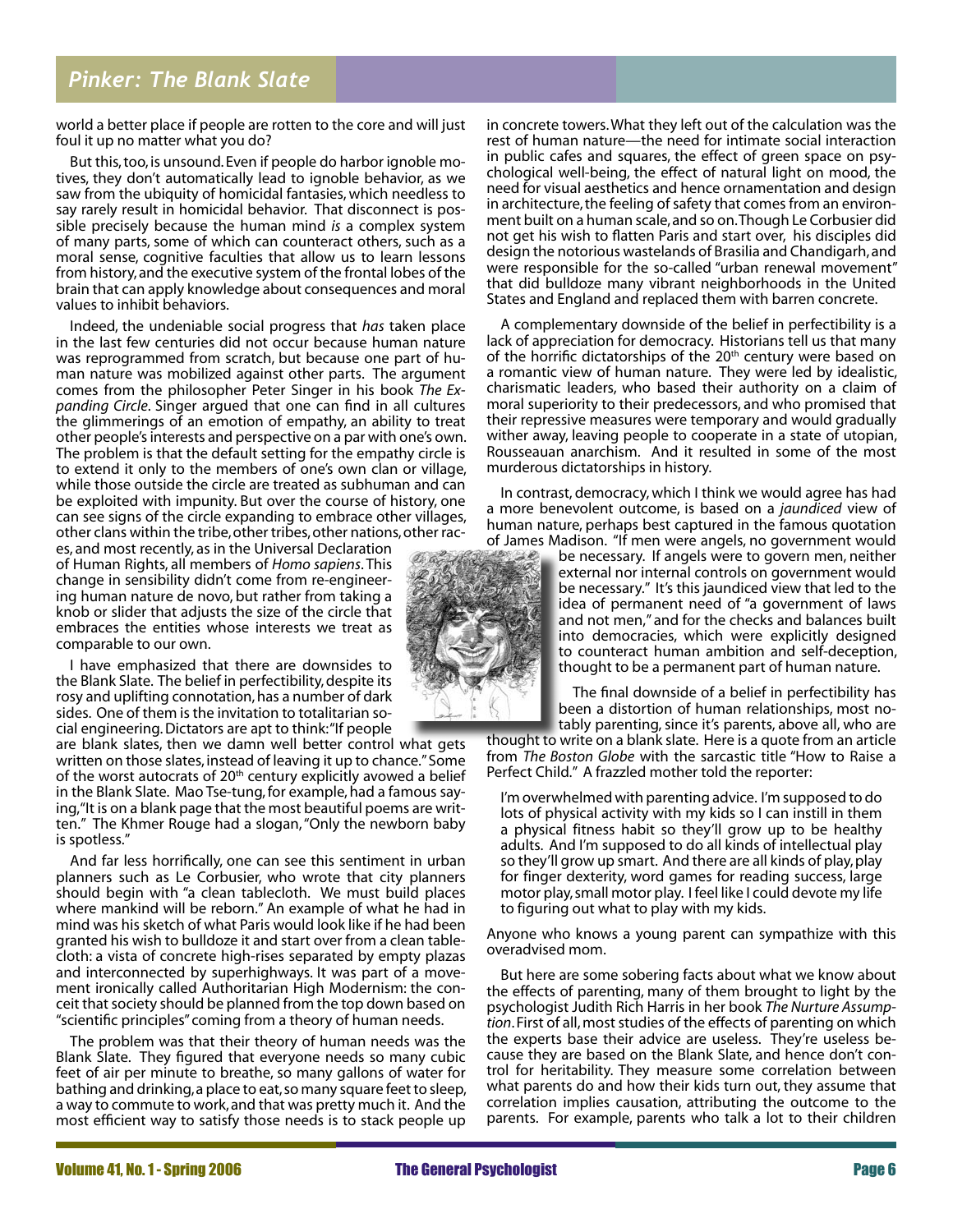have children with better language scores; parents who spank their children have children who grow up to be violent; parents who are neither too firm nor too lax have children who are better adjusted. What these studies don't take into account is that parents provide their children with genes as well as an environment. The studies may be saying nothing more than that talkative people have talkative kids, violent people have violent kids, and sensible people have sensible kids.

When you redo the studies with the proper genetic controls, by studying twins or adoptees, the results are rather bracing. First of all, the genetically controlled studies, by and large, find that in measures of adult intelligence and personality, siblings separated at birth end up as similar as siblings reared together. Now, remember the Mallifert twins from the Addams cartoon. Separated at birth, they bump into each other in the patent office with those identical contraptions. Now, one may ask, "What would have happened if the Mallifert twins had not been separated but had been brought up together—in the same neighborhood, in the same house, by the same parents, with the same siblings, and so on? Well, one might predict that they should be even *more* similar. But the studies show that they are not more similar. By adulthood, the correlations among twins (and other kinds of siblings) are the same whether they are raised together or apart.

Twins separated at birth are cases in which siblings share their genes but don't share an environment. The flipside of this consists of adoptive siblings: they share an environment, but don't share their genes. And the repeated findings of those studies is that adopted siblings are not similar in personality or intelligence at all. That is, by the time they're adults, two adoptive siblings growing up in the same home are no more similar than two people plucked from the population at random.

What all this suggests is that children are shaped not by their parents, but in part—but only in part—by their genes; in part by their culture, both the culture of the surrounding society and the children's own culture, which we condescendingly call their peer group; and in large part by sheer chance—chance events in the development of the brain in utero, such as whether some neurons zigged or zagged at a particular day in brain development, and perhaps chance events in life, such as whether at some point you were chased by a dog, or inhaled a virus, or were dropped on your head, or got the top bunk bed as opposed to the bottom bunk bed.

When many people hear these results, their first reaction is to say, "Oh, so you mean it doesn't matter how I treat my kids?" Of course it matters! It matters for many reasons. One is that it's never all right to abuse or neglect or belittle a child, because those are horrible things for a big strong person to do to a small helpless one that is their responsibility. Parenting is, above all, a moral obligation.

Also, let's say I were to tell you that you don't have the power to shape the personality of your spouse. Now, only a newlywed believes that you can change the personality of your spouse. Nonetheless, on hearing this truism, you're unlikely to say, "Oh, so you're saying it doesn't matter how I treat my spouse?" It matters how you treat your spouse to the quality of your marriage, and so it matters how you treat your child to the quality of your relationship to your child, both the quality of family life when the children are in the home, and later when the children grow up and reflect back on how they were treated.

I think it's testimony to the ubiquity of the Blank Slate that people can forget these simple truths, and think of parenting as the shaping of children like putty. When told that they may not have that power, they can't think of a single other reason why they should be nice to their kids! An appreciation of human nature can help restore human relationships to a more natural state.

et me discuss the remaining two fears more briefly. The third fear of human nature is the fear of determinism: if behavior is caused by a person's biology, he can't be held responsible for it. It's not an idle fear; about et me discuss the remaining two fears more briefly. The third fear of human nature is the fear of determinism: if behavior is caused by a person's biology, he can't be held *Wall Street Journal* ran the headline*:* "Man's Genes Made Him Kill, His Lawyers Claim." Exchange your favorite lawyer joke at this point.

What is the suitable response to the fear of determinism? First we have to think about what we mean when we say we "hold someone responsible." Ultimately what it means is that we impose *contingencies* on their behavior—reward, punishment, credit, blame. For example: "If you rob the liquor store, we'll put you in jail." These contingencies are *themselves* causes of behavior—environmental causes, to be sure, but causes nonetheless—and we impose them because we think that they will change behavior in the future. For example, they will lead to fewer people robbing liquor stores. This logic does not appeal to an immaterial soul or a capricious ghost or some strange entity called free will, but rather to parts of the brain that can anticipate the consequences of behavior and inhibit it accordingly. We can keep this influence on the brain systems for inhibition even as we come to understand the brain systems for temptation.

Second, most of the bogus defenses for bad behavior that have been concocted by ingenious defense lawyers are more likely to be *environmental* than biological in the first place. Examples are the "abuse excuse" that was offered during the Menendez trial, when the brothers' lawyer claimed that they killed their parents because they had suffered a history of emotional abuse in childhood; the so-called Black Rage Syndrome that was offered to defend the Long Island Railroad gunman, who supposedly exploded one day under the pressure of living in a racist society and started to shoot white passengers in the train at random; the "patriarchy-made-me-do-it" defense offered by some defenders of rape victims, who supposedly were inflamed by misogynistic images from pornography and advertising.

Finally, there's the fear of nihilism: the fear that biology strips<br>life of meaning and purpose. It says that love, beauty, mo-<br>rality, and all that we hold precious, are just figments of a<br>brain pursuing selfish evolution inally, there's the fear of nihilism: the fear that biology strips life of meaning and purpose. It says that love, beauty, morality, and all that we hold precious, are just figments of a who ask the question "Why am I here," the answer "To pass on your genes" is less than comforting.

To address this discomfort, one first has to distinguish between religious and secular versions of the fear of nihilism. The religious version is that people need to believe in a soul, which seeks to fulfill God's purpose, and is rewarded or punished in an afterlife. According to this fear, the day that people stop believing in a soul, we will have, in Nietzsche's words, "the total eclipse of all values."

The answer to the religious fear is that a belief in a life to come is not such an uplifting idea, because it necessarily devalues life on Earth. Think about why you sometimes mutter the cliché "Life is short." That realization is an impetus to extend a gesture of affection to a loved one, to bury the hatchet in some pointless dispute, to vow to use your time productively instead of squandering it. I would argue that nothing makes life more meaningful than a realization that every moment of consciousness is a precious gift.